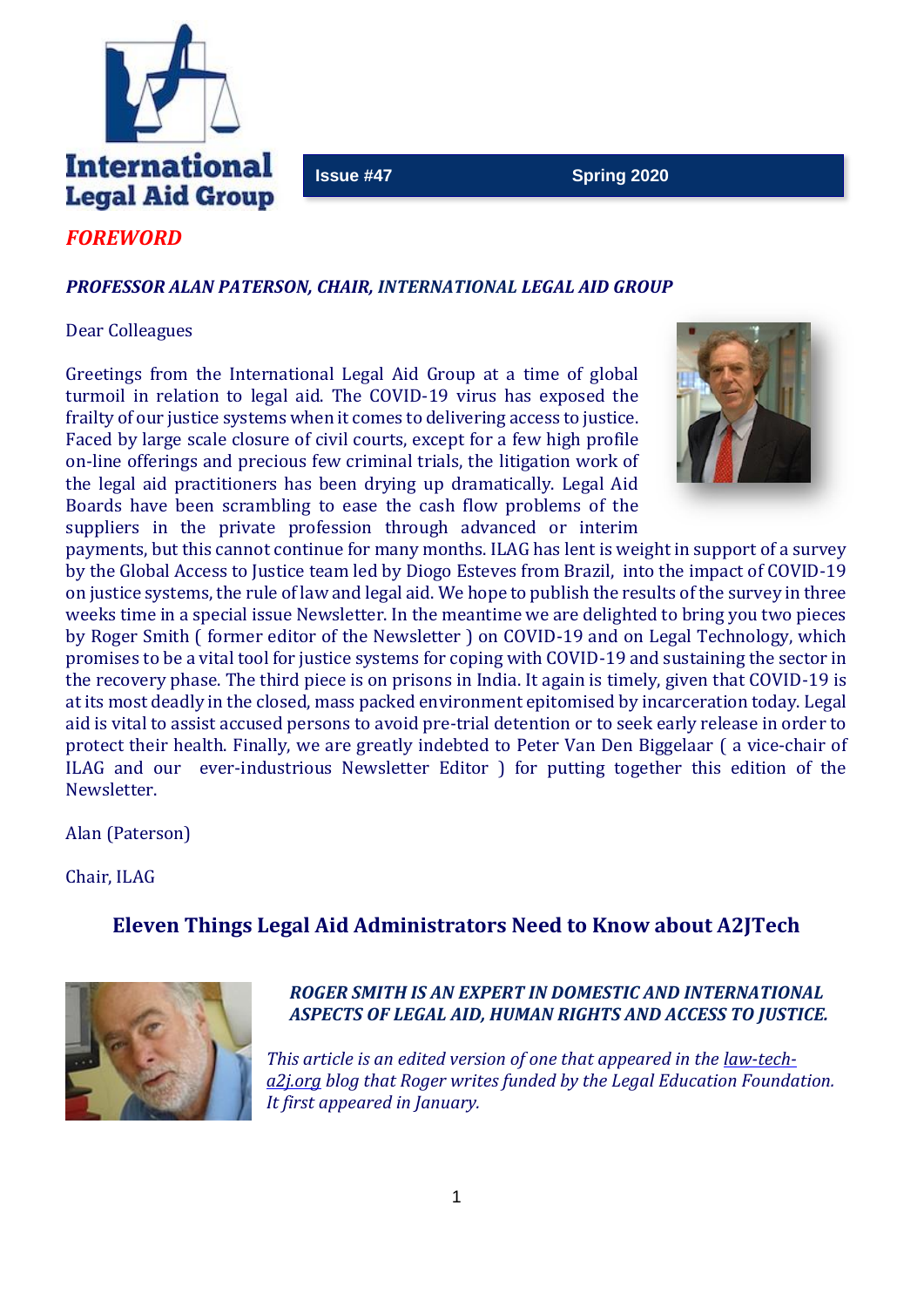

Those involved in administering legal aid cannot help but notice that a legal tech revolution is spreading like an Australian bushfire through the legal profession. They must wonder whether they should get stuck in and, depending on their orientation, look for savings or opportunities to extend services. And if their own intellectual curiosity is not enough, their ministers and masters will certainly be on the line pretty soon. So, I offer this quick crib for hard-pressed administrators required to give a quick update on what is happening.

# 1. **A2JTech is LegalTech**'**s baby sister**

Commercial investment in legal tech is running at over \$US1bn a year. There is no global estimate available for A2JTech, ie technology developed specifically for the access to justice and legal aid fields. However, if you discount crossover fields and court investments in digital delivery, it is doubtful if the comparable investment amounts to \$10m. (The US Legal Services Corporation is probably the biggest single funder with its \$4m Technical Innovation Grants programmes.) Be cautious and you could put a maximum figure of \$50m on it. The investment is still tiny in itself and in comparison. So, from that alone, you would expect much less impact.

#### **2. Business Management is the biggest area of investment**

Most A2J organisations invest both in general business management (eg Microsoft Office suites) and specific products like case management systems. These have often been developed internally but various commercial companies, notably Canadian provider Clio, are developing rivals that offer standardisation, high quality and the opportunity to be used as platforms into which other products can be plugged. Clio – targeting small and medium sized legal firms but stretching to not for profits and legal aid practices – has just received \$250m venture capital funding. So, hardnosed players are backing their success.

#### **3. There may be other areas of** '**trickle down** '**from commercial development**

The A2J sector suffers in the tech field not only from low levels of available cash but also – and for a variety of reasons – low levels of clean data about their users and their problems. There may, however, be areas like family, employment and some immigration programmes where there is at least the possibility that commercial products might be developed for paying customers that can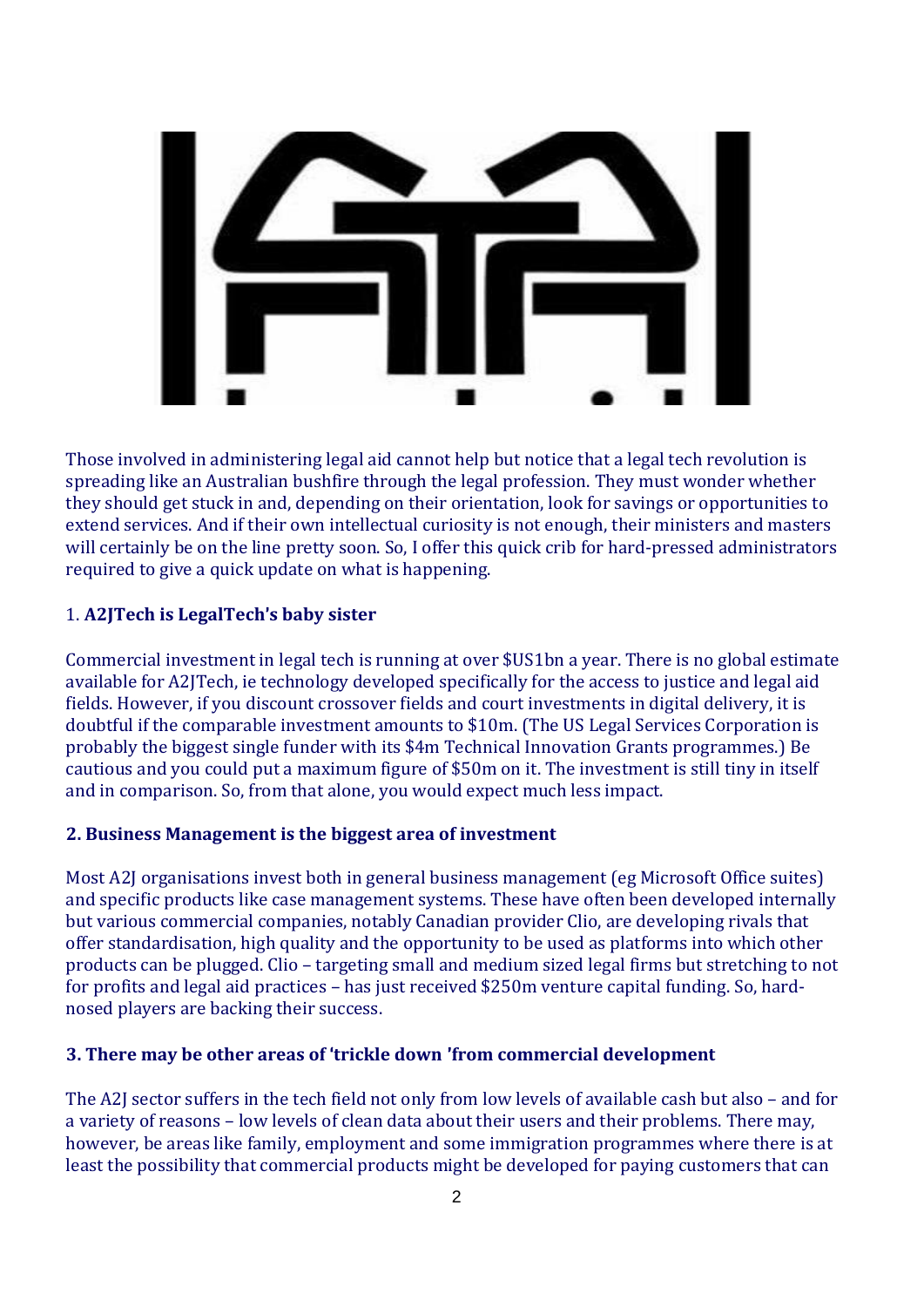be recycled or opened up for low or no income users and their lawyers. This is hazardous and the Dutch Rechtwiizer was a largely family product whose hopes of exactly this cross-subsidy were dashed by failure of sufficient paying take up.

#### **4. There has been, as yet, no** '**killer app**'

In the time that I have been writing about A2JTech, at least three candidates have emerged for killer app status, the key use of digital that transforms delivery. The first was the wholesale investment in assisted DIY in family cases made by the English firm Co-operative Legal Services. This offered multiple packages. They bombed and family legal services – which it threatened to transform – carry on much as before. Then came the Rechtwijzer – with its guided pathways, online mediation an assisted online dispute resolution. It burst on the scene and dominated discussion for a couple of years. Then it too failed. It could not meet the financial targets set for it by the Dutch Legal Aid Board. Finally, came Nadia – a highly sophisticated chatbot with a realistic face and the golden voice of Cate Blanchett. She looked like the future of video delivery of AI assisted interactive assistance. She was – all too soon – the past. Too expensive and the AI was not quick enough.

The most fruitful area of development is likely to be the integration of self-assembly and selfassisted documentation systems to guide users. There are signs of these becoming more sophisticated and adding an explanatory and educational function to simply asking for information to populate a form. But there is not enough use yet to call this a killer app. Generally, there should be more space for interactive advice and information giving using developments like guided pathways and chatbots.

#### **5. The most successful tech deployment for service delivery in A2J supplements, rather than replaces, conventionally delivered individual services**

Take a moment (you can use the search facility on the blog) and look up projects like FLOWS, Project Callisto, the Citizens Advice strategic plan and Justfix.nyc. These are a diverse list of products and services that integrate individual and digital assistance in different ways. They do not seek to replace individualised services.

For all that, more use might be made of how individualised services are delivered – in particular, with more video in the mix. But there seems a limit to people's tolerance of digital only delivery. This can irritate governments and the UK is not the only country to wish to deliver its benefits system with marginal assistance other than digital. Right now, however, that seems at the limits of users 'competence and confidence.

# **6. Development is patchy and characterised by interesting but diverse challenge funding programmes**

This is early days in the tech revolution. Remember that the iPhone was only launched in 2007. Agencies are still exploring what is possible through tech. The LSC TIG (US), NESTA/SRA (UK), and HiiL (Netherlands) are all running programmes that are exploring the possibilities by canvassing a pretty broad range of applicants for funding. The results can be interesting but patchy. Projects can last – even when seen as successful – only for the duration of the funding and then fall by the wayside when no sustainable alternative comes forward.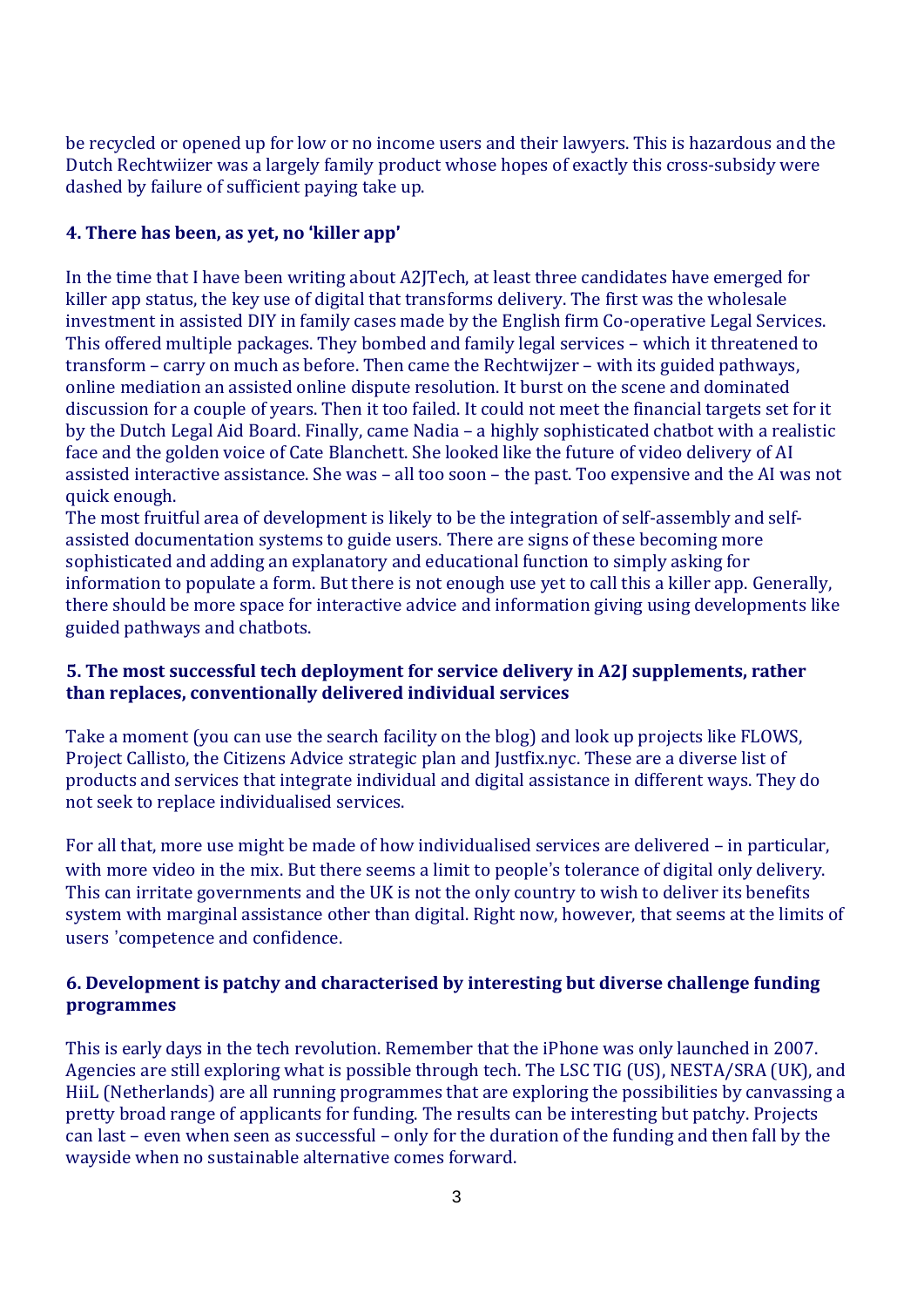#### **7. There is an absence of much rigorous and public evaluation**

It is a brave and confident organisation that announces that a once much trumpeted project was a failure or even releases the objective data on use of a once hyped website or document assembly programme. So, getting at 'what works – 'or what does not – is harder than it should be. This is an area where there is a common interest around the world in publication, evaluation and analysis. The sector needs to address this.

# **8. Court/tribunal digitalisation may jumpstart legal service digitalisation**

England and Wale is leading the global dash for the savings that are promised by digitalising courts and tribunals. There is every sign that others are following in increasing numbers. Whatever you think of this development, one consequence is that those helping users will need to adapt to digital and that this will transform their delivery of services.

#### **9. Everyone talks about AI but it is not very relevant yet in A2JTech**

There is a widely held but vaguely expressed view in governments around the world that somehow AI will solve the access to justice problem. It won't and AI is not really very important in A2JTech at the present time. But, there are areas where it may have some uses – for example, the use of natural language processing or managing the triage/referral process. But, for the present, AI is marginal in this field.

# **10 We are at the beginning of interactive use of the net for A2J and there will be imaginative responses yet to be explored.**

My example of this is what is now the range of products which were led by Project Callisto. This allows the victims of sexual harassment to make encrypted notes of incidents and perpetrators which remain secret until someone else with access to the programme makes a matching entry. A person can then approach those involved and the establishment of a course of action can be begun. Who would have predicted this kind of use of the recording, encryption, data comparison, human-digital mix? But what a potentially useful tool against serial perpetrators in campus universities.

And the big takeaway? Be in no doubt. Those expensive lawyers and troublesome practitioners are not replaceable by a bunch of websites, document self-assembly programmes and apps. But, as a legal aid administrator, you could think of extending their effectiveness and – how outrageous even to think this let alone express it – challenging any of their complacency – by funding properly researched A2JTech products and services.

#### **11. Technology is inherently international and challenges national boundaries**

This is good news. And not a new idea for members of ILAG. How could a good and competent administrator know what is going on without attending the ABA annual TechFest in Chicago, Clio's conference in San Diego, HiiL's annual get-together in The Hague or the Legal Geek event in London? Actually Covid 19 gives possibilities here because you can attend many of these sorts of events virtually at the moment and this is likely to a legacy of the pandemic. You won't need to get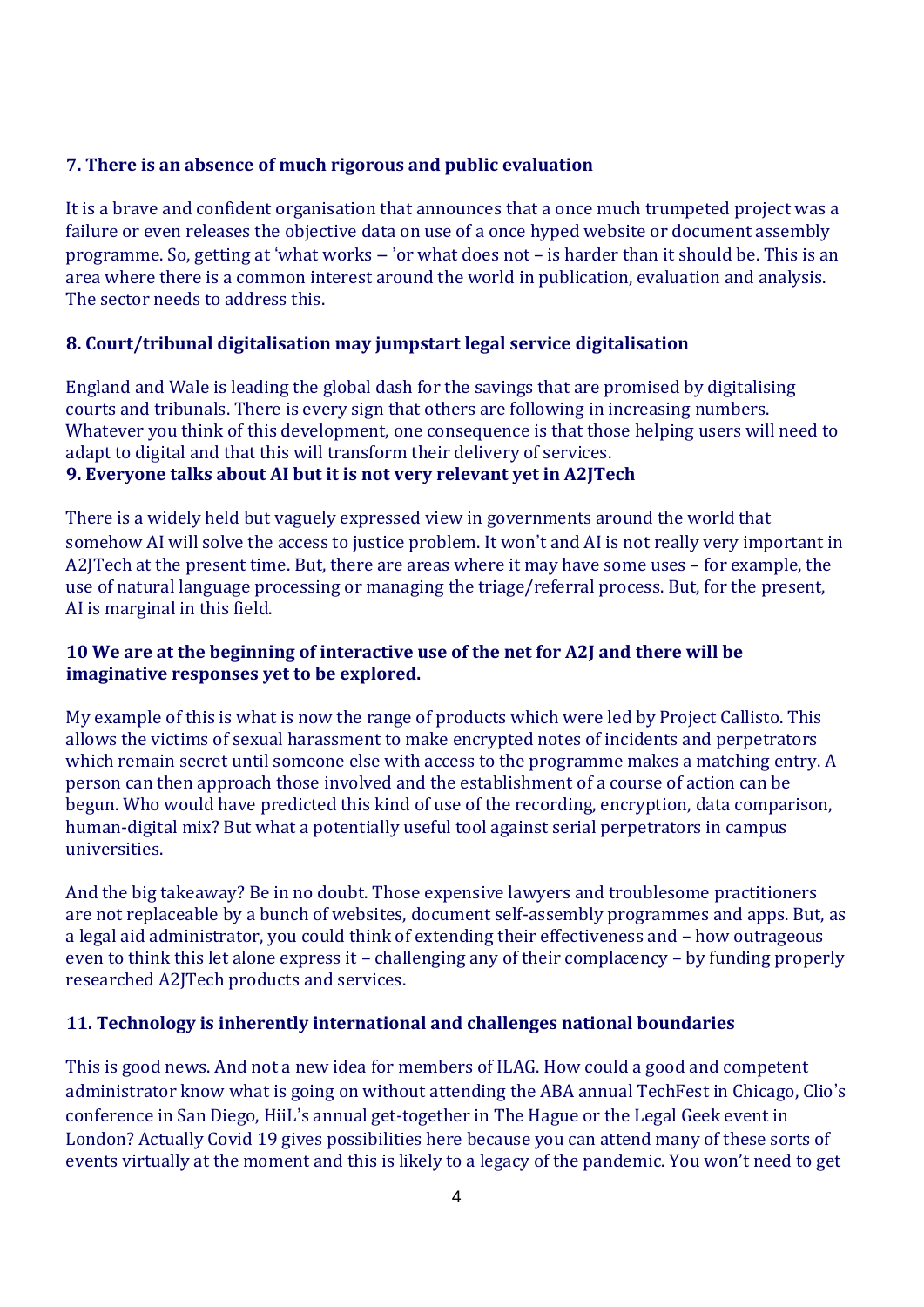on a plane to find out what is going on. No time for virtual attendance at these things: read this blog at [law-tech-a2j.org](http://law-tech-a2j.org/) to keep in touch.

# **COVID 19: WE ARE NOT ALONE**



*ROGER SMITH IS AN EXPERT IN DOMESTIC AND INTERNATIONAL ASPECTS OF LEGAL AID, HUMAN RIGHTS AND ACCESS TO JUSTICE.*



*Picture by Frank Winkler via Pixabay*

This is an edited version of an article published initially on the blog (3 April 2020) that Roger edits *for the Legal Education Foundation: [law-tech-a2j.org.](http://law-tech-a2j.org/) It is a summary of initial responses to the global Covid 19 pandemic by access to justice organisations around the world.*

We are all dealing with the unprecedented shock of Covid 19. We are doing that, in most jurisdictions, while being physically isolated. This is not a good time and it will not end soon. The impact of the pandemic will get worse, for us both collectively and individually. One saving grace is, however, that we – you – are not alone. Everyone is in the same boat. And, all round the world, those working in legal aid and legal services face the same challenges and seek to overcome the same obstacles. There may be some comfort in just recognising that and hearing what people are doing – plus some inspiration in the best practices that emerge. This is an opening collection of first responses in different jurisdictions. I had intended to edit them and integrate them into a more analytic piece but, actually, the different voices are perhaps more powerful standing alone as an initial indication of responses. They are necessarily random – but hopefully representative.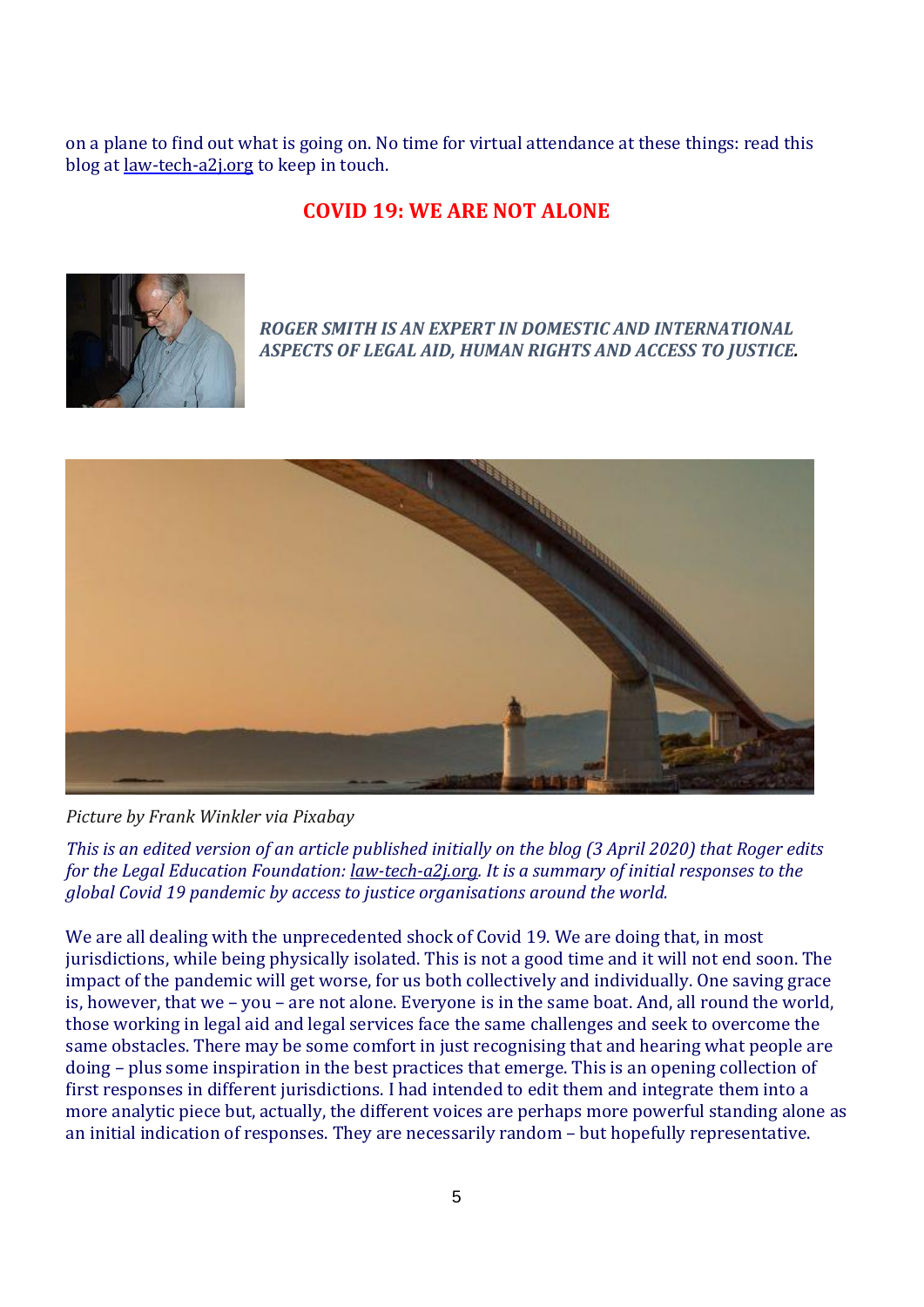Unpicking themes will follow. This is only an initial attempt to develop some form of strategic overview. For the moment, we can probably divide this into three phases which are broadly, but not entirely, sequential. These are:

- **internal reorganisation around remote working for staff;**
- the production of immediate information on key legal issues affected by Covid 19 and immediate responses to changes in court and tribunal procedures (in practice, this is intricately bound up with internal organisation);
- the longer term development of services both for support of staff and the assistance users which are dependent on remote delivery. We are barely at the beginning of this phase.

Technology has suddenly become key to all three and the learning curve has been steep. I took out a zoom subscription barely ten days ago: I am now tutoring others in its use. That is probably pretty typical.

The two previous blogs on this website last month by Dr Simon Davey, one written with Martha de la Roche, were aimed at identifying the management and strategic issues which arise for legal services organisations – many of which are general to a much wider group of information and advice providers: [https://law-tech-a2j.org/coronavirus/an-implications-map-for-legal-and](https://law-tech-a2j.org/coronavirus/an-implications-map-for-legal-and-advice-needs-right-now-and-in-the-future/)[advice-needs-right-now-and-in-the-future/](https://law-tech-a2j.org/coronavirus/an-implications-map-for-legal-and-advice-needs-right-now-and-in-the-future/) and [https://law-tech-a2j.org/advice/getting-through](https://law-tech-a2j.org/advice/getting-through-this-and-moving-forward-learning-and-sharing-in-a-time-of-coronavirus/)[this-and-moving-forward-learning-and-sharing-in-a-time-of-coronavirus/.](https://law-tech-a2j.org/advice/getting-through-this-and-moving-forward-learning-and-sharing-in-a-time-of-coronavirus/)

Kate Fazio's subsequent [article](http://law-tech-a2j.org/law-tech/response-to-covid-19-justice-connect-in-australia/) provides a practical example of how an excellent organisation in Australia has responded to the crisis. As another example of immediate response, here is Sherry MacLennan at Legal Aid British Columbia:

We've been very much focused on adapting both our workforce and our services to appropriately socially distanced models, and this work is ongoing. For now, all of our intake is done by phone, and our in person advice service models (duty counsel, family duty counsel, etc) are adapting to video and phone services. In terms of public legal information, we have about one million people using our websites each year (Legal Aid site, Aboriginal Legal Aid, Family Law in BC and MyLawBC). Our priority has been to make people aware our services are still available, where changes have been made and to create alerts about changes in court processes by linking directly to the court sites. This has been important given the daily changes announced by the courts. We are now focused on creating greater awareness of our digitally delivered services that are relevant to public needs during the pandemic. First on [MyLawBC](https://mylawbc.com/) – free mediation online for parenting issues, safety planning for those in abusive relationships, free wills and debt/mortgage help. For people with family law problems, our Family Lawline provides six hours advice and coaching over the phone for financially eligible people. We are also ramping up our LiveChat service on the Family Law website – law students and staff who are legal information specialists answering questions from the public related to family law issues and we have increased staffing on our Call Centre to answer legal information questions. In development is the addition of Covid related family law information. In lieu of our regular community training workshops, we are doing a lot of one to one outreach to social service agencies and community workers by phone to let them know what is available and about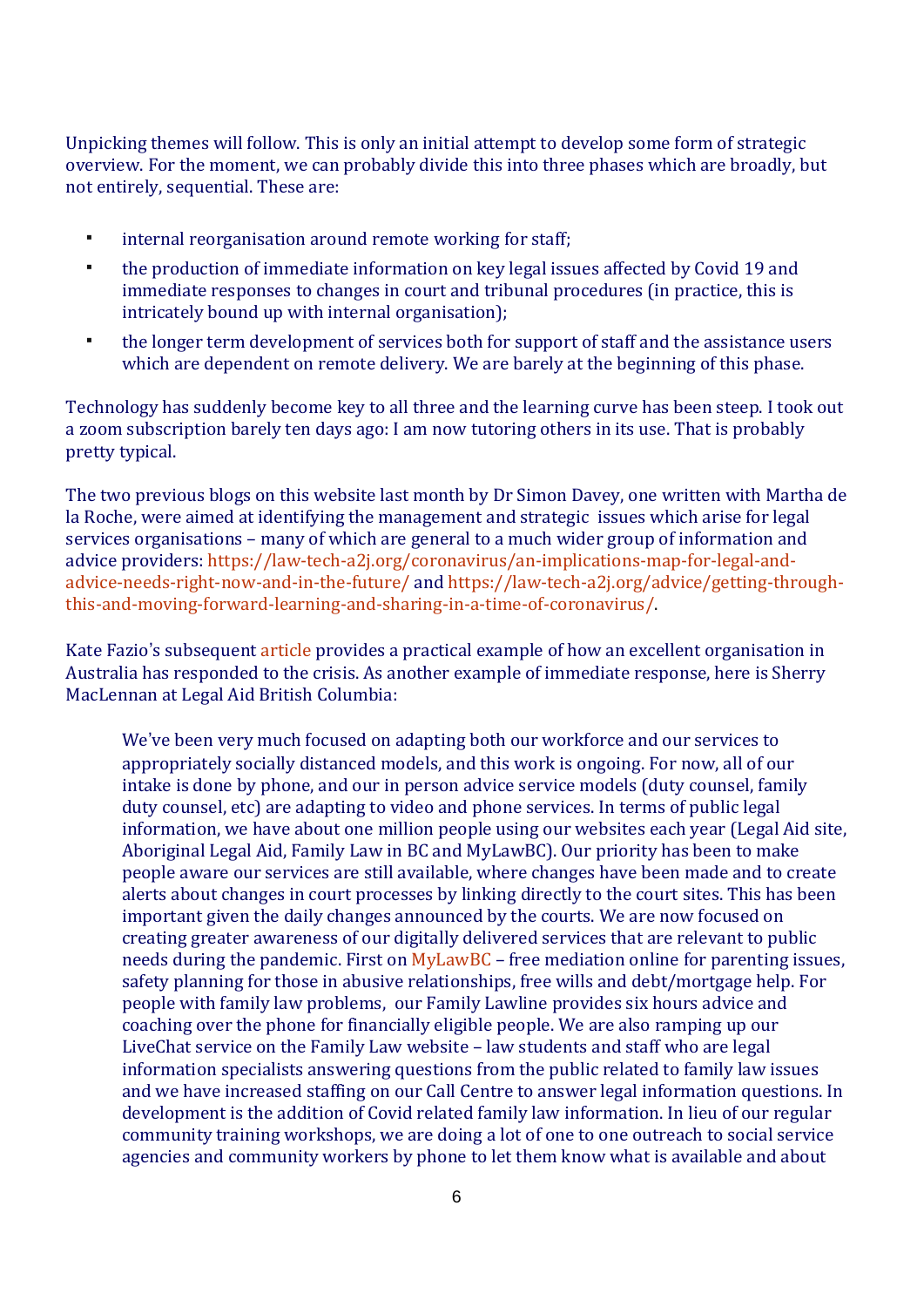new online resources, like our [training](https://legalaid.bc.ca/community_workers/training) videos on the law. In BC, there are a number of legal information providers, and our colleagues at Peoples Law School quickly got out some great information [here.](https://www.peopleslawschool.ca/everyday-legal-problems/health/coronavirus/coronavirus-your-legal-questions-answered)

Terry [Stokes](http://law-tech-a2j.org/digital-information/activists-speaking-1-terrys-story-terry-stokes-of-rightsnet/) of [rightsnet](http://law-tech-a2j.org/odr/rightsnet-a-model-of-virtual-specialist-support/) in the U.K. reports on their immediate [response](https://www.rightsnet.org.uk/rightsnet-response-to-covid-19) as a second tier organisation that provides a community for advice providers:

we've created a new **social welfare law update page** that's being reviewed and updated daily: we've launched a new online forum to facilitate **discussion and casework support** related to the outbreak: we've **opened up access** to our coronavirus-related news stories in order that they might now also be accessed without a rightsnet subscription …. you'll see that these stories are now all tagged with 'Open access'; we've launched a second new forum, 'The Social', that we hope might play a part in helping us all to steer a course through the next few weeks and months … and provide more of a social, less work-focused space to catch up with like-minded members of the rightsnet/access to justice community.

By contrast to second tier rightsnet, Ontario's legal community clinics are very much in the front line: Lenny Abramowitz reports:

- Clinics have just been declared an "essential service" in Ontario, and so are permitted to remain open. All the community clinics are remaining open, but have put into place social distancing measures:
- Physical offices are either closed or operated by a skeleton staff;
- New intake is over the phone or via email
- Staff are mostly working from home using an expanded Citrix system
- Meetings are taking place via Skype for business.
- Although the courts and the tribunals have essentially shut down at this point, clinics are being contacted by many new clients seeking assistance with accessing the newly expanded government income replacement programs. The Association of Clinics is working with LAO to try to support clinics in working remotely, and in getting on top of the new programs and legislation.

Among Ontario's clinic structure is CLEO, Community Legal Education Ontario, which has established a [page](http://stepstojustice.ca/covid-19) of specific information on C19 issues supplemented by live chat. A number of jurisdictions have good coverage of current issues. An example would be the [appropriate](http://www.advicenow.org.uk/tags/public-health) page of the AdviceNow website in England and Wales. Another example is the [equivalent](http://www.peopleslawschool.ca/everyday-legal-problems/health/coronavirus/coronavirus-your-legal-questions-answered) page of the magnificently named People's Law School in Canada.

Like a number of other legal aid providers around the world, the US Legal Services Corporation has [received](http://www.lsc.gov/lsc-and-covid-19) additional funding to assist during the outbreak. It received \$50m 'to help LSC's 132 grantees assist low-income clients facing job losses, evictions and other problems stemming from the pandemic. 'Glenn Rawdon of the US Legal Services Corporation had a helpful tip:

Many of our legal aid offices have had to close to keep staff safe. One practice that is spreading for these shuttered offices is the installation of video doorbells. A staff person monitors visitors remotely and can provide instructions on how to reach assistance via phone, email, or the web. This is a more personal approach than just hanging a sign on the door a very clever, low-cost solution to address issues caused by the crisis.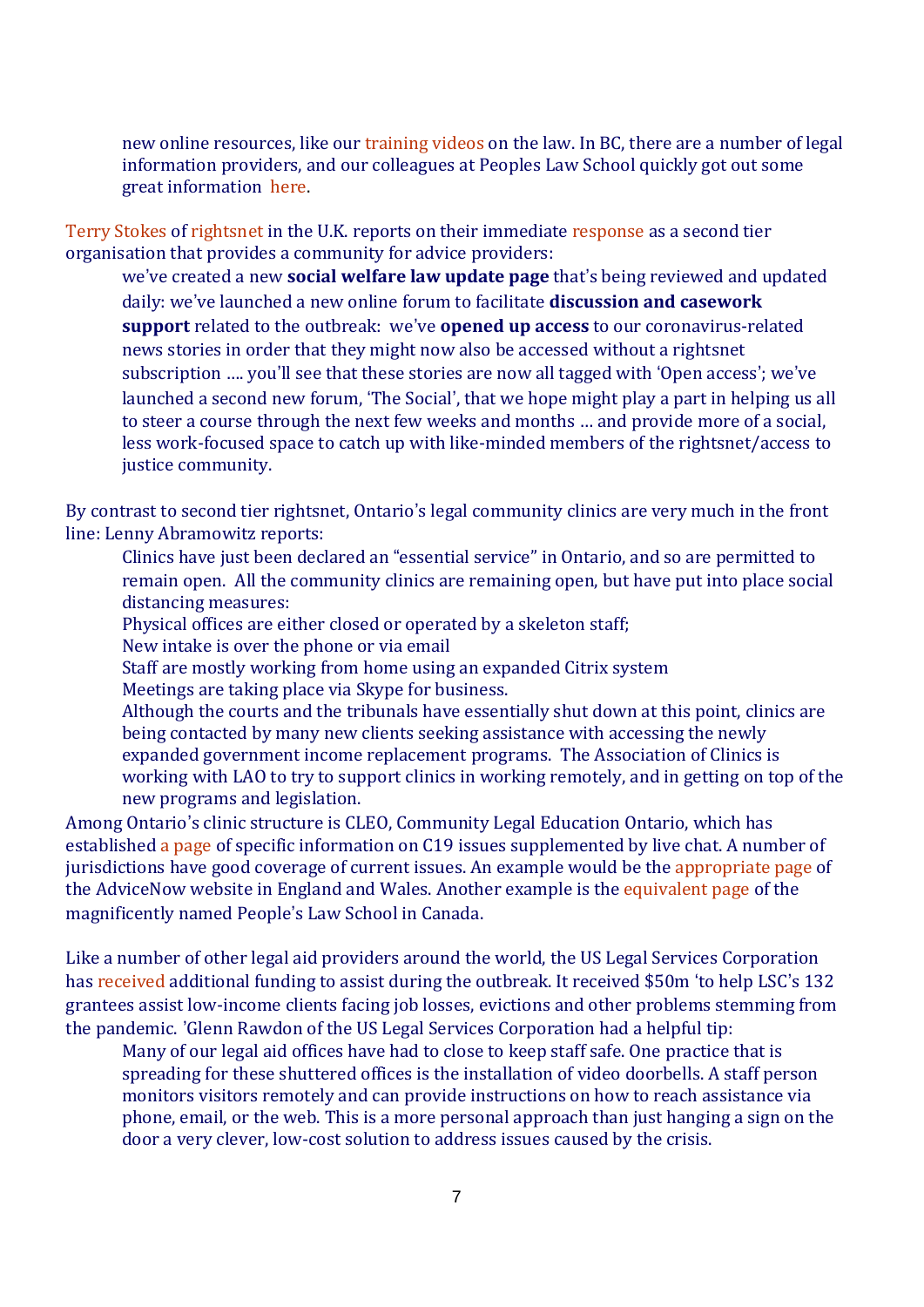The US federal organisation and large size has encouraged remote national liaison and a number of organisations like the Self [Represented](http://www.srln.org/) Litigants Network have been mapping responses around the country. LawHelp Interactive has a [youtube](http://www.youtube.com/watch?v=_lB9azxeAqY&feature=youtu.be) recording of an interesting Community Call online.

Candice Johnson of PILnet in the US reports

To support civil society as they navigate the legal issues impacting their organizations, PILnet is working with law firms in our network to create legal resources for civil society organizations and social enterprises. In order to make these resources as effective as possible, we have asked for feedback from our partners in civil society and social enterprises on which legal topics are most relevant for them. The survey can be [found](https://pilnet.formstack.com/forms/covid_19_ngo) here. In addition, PILnet's clearinghouses continue to operate as usual. If any civil society organization or social enterprise is need of legal support of any kind, they should [contact](https://clearinghouse.pilnet.org/) [us](https://clearinghouse.pilnet.org/) and we will locate free legal assistance for them. We also continue to make [available](https://www.europeanprobonoalliance.org/webinars/) free [webinars](https://www.europeanprobonoalliance.org/webinars/) on a variety of topics of use to civil society organizations. 'Last but not least, PILnet has created a [COVID-19](https://clearinghouse.pilnet.org/resources/) Legal Resource page. We are still developing this and will add more resources in the next week.

Back in England and Wales, the co-ordination role has been taken up by the Litigants in Person Network. Martha de la Roche, its network development manager, says:

As a starter, we have pulled together a list of remote working resources and materials: [http://www.lipnetwork.org.uk/topics/post/remote-working-materials-and](http://www.lipnetwork.org.uk/topics/post/remote-working-materials-and-resources)[resources](http://www.lipnetwork.org.uk/topics/post/remote-working-materials-and-resources) and started a forum page to keep track of who is doing what in terms of collective or collaborative approached to addressing the COVID-19 situation: <http://www.lipnetwork.org.uk/noticeboard/message/1693>

The US has an enviable range of resources of different kinds. This is Quinten [Steenhuis,](http://law-tech-a2j.org/odr/made-in-boston-replicable-around-the-world/) one of Greater Boston Legal Services and now of Suffolk Law School, reporting in on its activity which is directed to the issue of remote court proceedings:

At Suffolk Law School in response to a call from our Chief Justice and the Access to Justice Commission, we are working on creating an assembly line that will triage and turn key court forms for emergency matters into simple online interviews. We're focusing on building a replicable workflow that can help any jurisdiction rapidly turn PDFs into Docassemble interviews with acceptable fidelity for delivering online help, engaging nonprogrammers at key stages in the process in a drop-in way, and the possibility to use those as the base for more sophisticated forms over time. Hoping this will be useful for people around the world who need to suddenly move paper processes online. Our workflow is built around Trello, Python, Github, and the Docassemble platform.

Andrea Perry-Peterson from Queensland reminds us that some private providers have been active: 'some resources are appearing from private firms, especially boutique firms practising in employment law such as [https://resolution123.com.au/blog/coronavirus-employee-legal](https://resolution123.com.au/blog/coronavirus-employee-legal-rights/)[rights/.](https://resolution123.com.au/blog/coronavirus-employee-legal-rights/) I interviewed "Barefoot Law" (effectively a sole trader) in Episode 19 of my [Reimagining Justice] podcast and Mark is continuing to provide information through webinars and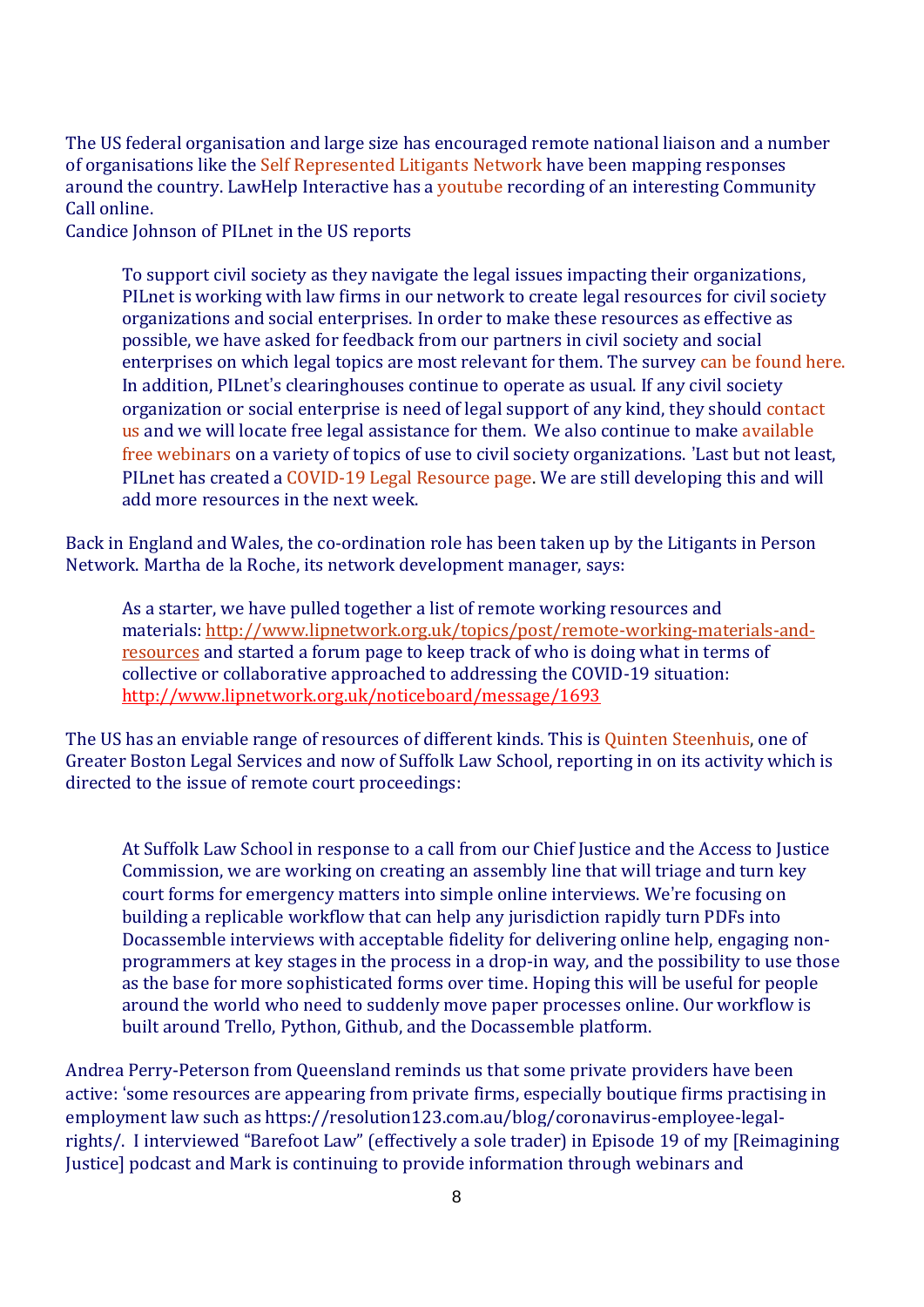templates like this [https://www.barefootlaw.net.au/covid19-template](https://www.barefootlaw.net.au/covid19-template-letters?fbclid=IwAR1JXvIwAgpMagkWphAAve67y-X7FG2vwespeD8w-QhNrjhhhC6DJOSNh4M)[letters?fbclid=IwAR1JXvIwAgpMagkWphAAve67y-X7FG2vwespeD8w-QhNrjhhhC6DJOSNh4M](https://www.barefootlaw.net.au/covid19-template-letters?fbclid=IwAR1JXvIwAgpMagkWphAAve67y-X7FG2vwespeD8w-QhNrjhhhC6DJOSNh4M) ' Her latest podcast is an interview with Dr Natalie Bryrom of the Legal Education Foundation (LEF – usual disclosure). She is the author of a a LEF briefing with important safeguards for those rapidly devising remote court and tribunal hearings which are discussed in an [earlier](http://law-tech-a2j.org/odr/coronavirus-courts-and-legal-services/) post.

Back in Canada, Dave Nolette of the Justice Education Society (JES) in British Columbia reports: JES has been quite progressive with our organizational response to COVID. This is particularly necessary as we work and have staff in different countries, plus many of our staff and consultant travel regularly … For a couple of weeks now, almost all JES staff have been working from home. We have weekly check-in meetings with all staff – one English call, one Spanish – via Zoom. We also have weekly teams meetings, plus we connect frequently with staff based on project work. We are now creating a staff portal using MyHub. It will help us provide organizational messaging, and more importantly, provide a platform for staff to connect and share. In particular, we have asked staff to share personal stories: cat videos, child pics, wellness tips, etc. Yesterday, as an example, one of our staff lead us in a virtual yoga session. It's my turn to add to the COVID themed song of the day. I have chosen: <https://www.youtube.com/watch?v=otCpCn0l4Wo> (I was thinking of going with Bee Gees [Staying](https://www.youtube.com/watch?v=fNFzfwLM72c) Alive, but that seemed too dramatic). March is our year-end and about 80 per cent of our projects have deliverable deadlines for next week. We are doing our best to meet deliverables, though of course, our work has been impacted. In BC, schools are closed indefinitely. Plus, courts are closed except for urgent hearings. We have suspended all school and community group court visits through to the end of June. Staff who would normally deliver this program, as well as staff that provide public facing legal help have been tasked with other projects. We are using this time to support more online delivery of legal education. So, for example, we have a Speakers Bureau that schools and groups can use to book live streaming presentations. A number of judges and lawyers have stepped forward and agreed to participate. JES Educators will also present … In terms of legal information for the public, we are working on that now … We've actually produced content, only to have it withdrawn in the review process as developments changed. That being said, we are pulling together legal information regarding employment, housing, court procedures, domestic violence, etc. On the longer term, For some months, we have been talking about being more flexible regarding work hours and in particular, enabling JES staff to work regularly from home … In this new environment, we are finding the need for great communication (time to buy Zoom stock) and greater performance management. We need improved tracking of tasks, progress and expectations. Despite this new work reality being thrust upon us, we are finding that it is working quite well. Work is getting done … With remote work, we need more communication and management to address [the issue of staff working productively from home] However, I expect like many organizations, we are discovering just how much is possible to do and get done with staff working from home. We expect this change to have a long-standing impact and ultimately be incorporated into a new JES policy.

Finally, the Citizens Advice service in England and Wales probably has the most sensitive indicator of people's need for advice. This is the dashboard showing hits on its national advice website. As of this morning, this was showing the top four trending content as: [Coronavirus](https://www.citizensadvice.org.uk/work/coronavirus-if-your-employer-has-told-you-not-to-work/) – if your [employer](https://www.citizensadvice.org.uk/work/coronavirus-if-your-employer-has-told-you-not-to-work/) has told you not to work – Citizens Advice 144,922 unique visits; If [you](https://www.citizensadvice.org.uk/debt-and-money/if-you-cant-pay-your-bills-because-of-coronavirus/) can't pay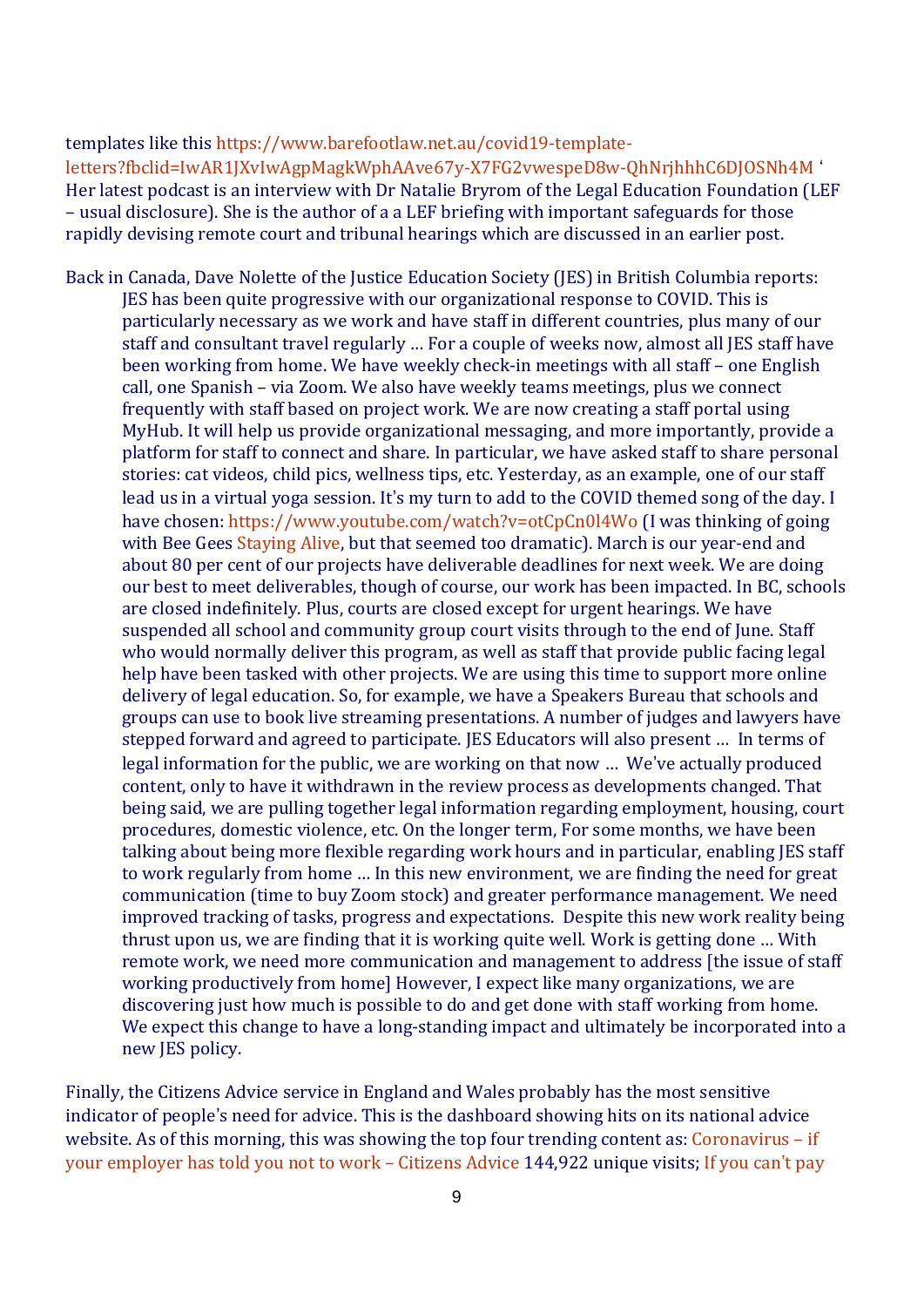your bills because of [coronavirus](https://www.citizensadvice.org.uk/debt-and-money/if-you-cant-pay-your-bills-because-of-coronavirus/) – Citizens Advice 77,997 unique visits; [Coronavirus](https://www.citizensadvice.org.uk/benefits/coronavirus-check-what-benefits-you-can-get/) – check what [benefits](https://www.citizensadvice.org.uk/benefits/coronavirus-check-what-benefits-you-can-get/) you can get – Citizens Advice 72,568 unique visits; [Coronavirus](https://www.citizensadvice.org.uk/health/coronavirus-what-it-means-for-you/) – what it means for you – [Citizens](https://www.citizensadvice.org.uk/health/coronavirus-what-it-means-for-you/) Advice 71,835 unique visits. Not much doubt then as to the biggest categories of advice. For a fascinating description of how Coronavirus impacted over the month, see a [video](http://twitter.com/tommacinnes/status/1245004184996454403?s=12) produced by Tom McInnes, Citizens Advice's chief analyst. This is really valuable information, which many organisations can probably glean from analytics figures on their websites, on what issues people are actually seeking help in relation to C19. They seem, initially, to be employment, benefits and debt. No doubt there will be others to come.

# **GLOBALACCESSTOJUSTICE.COM**



#### **GLOBAL ACCESS TO JUSTICE PROJECT QUESTIONNAIRE - COVID-19**

Diogo Esteves, professor of law at Fesudeperj, researcher at the Fluminense federal university's program of sociology and law, public defender of state of Rio de Janeiro – Brazil, will publish the outcome of Globall Acces to Justice research about the effects of the covid-19 virus in the next Ilag newsletter. 51 countries have responded to his questionnaire.

#### **DATA ANALYSIS: INDIAN PRISON STATISTICS V. GLOBAL PRISON TRENDS**



*SIDDHARTH LAMBA, PROJECT OFFICER AND MADHURIMA DHANUKA, PROGRAMME HEAD PRISON REFORMS PROGRAMME, COMMONWEALTH HUMAN RIGHTS INITIATIVE, INDIA*

An analysis of prison trends globally indicates that while overall crime rates around the world have declined, the number of people in prison on any given day is rising.<sup>i</sup> This can be linked to the increasing use of pre-trial detention, lack of legal representation, less liberal use of **SIDDHARTH LAMBA MADHURIMA DHANUKA**



provisional release procedures such as bail, and imposition of lengthier sentences. These in turn, contribute to prison overcrowding which often results in human rights violations.

The situation is no different in the Indian context, with the country's prison population having increased at a higher rate than the rest of the world. According to a report published by the Institute of Criminal Policy Research based on the data at the end of October 2015, the world's prison population has increased by "almost 20%", slightly higher than the 18% increase in the world's general population, since 2000.ii India's prison population, from 2000 to 2018 has increased by a staggering 71%<sup>iii</sup> against an estimated increase of 28.5% in the country's general population<sup>iv</sup>. This article analyses India's prison statistics against global prison trends.

**Prison Population and Incarceration Rates:** India has the 5th highest prison population in the world. The United States ranks 1st, and is followed by China, Brazil, Russia and then India. India forms 4.22% of the world's total prison population. U.S. and China together form 34.6% of the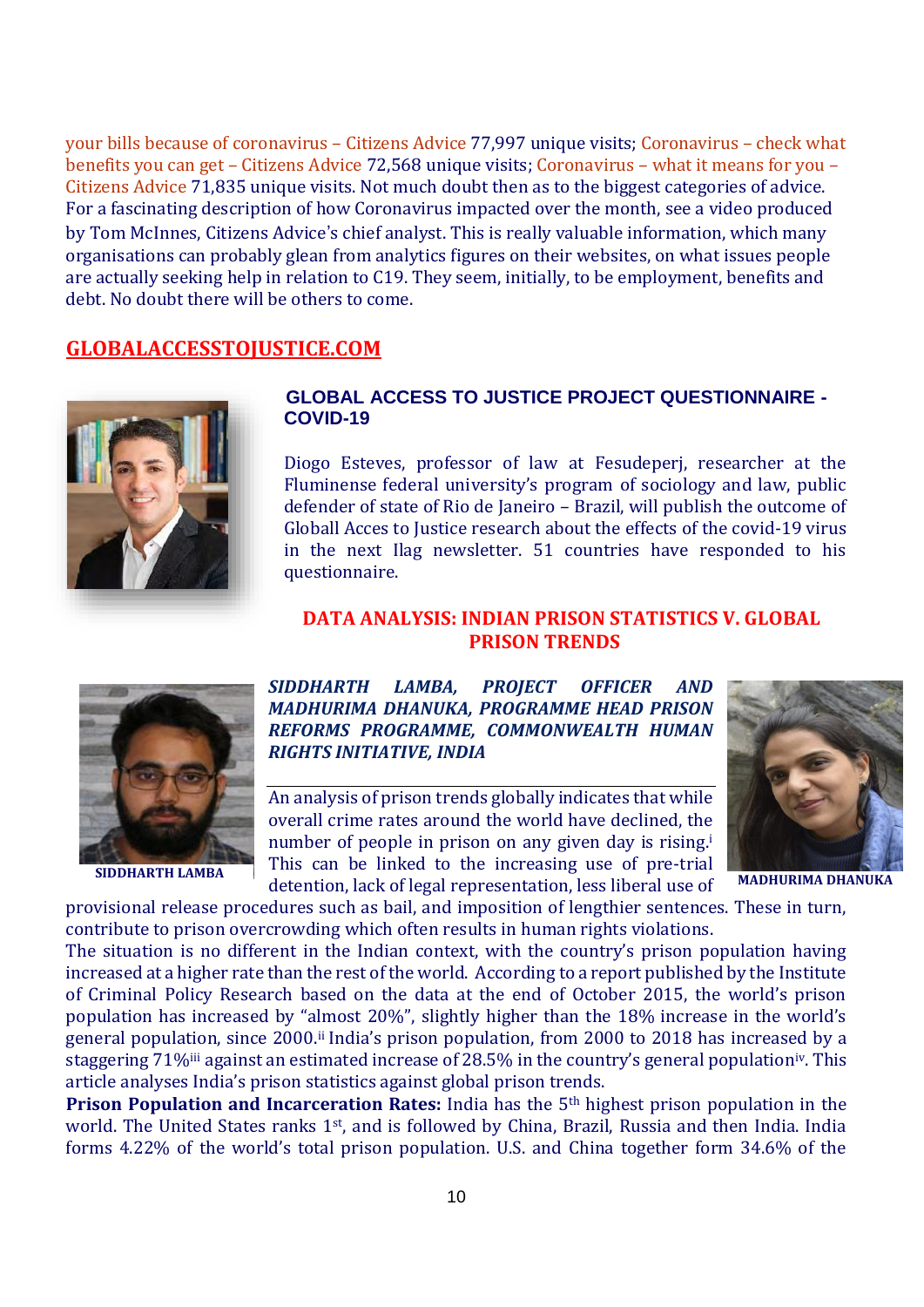world's total prison population. In Asia, China has 41% of the continent's total prison population followed by India with  $11.2\%$ .

Further, despite being ranked 5<sup>th</sup> for the largest prison population, India ranks 11<sup>th</sup> for lowest incarceration rate (34) among 223 countries. U.S. has the highest incarceration rate of 655 per 100,000 general population. In Asia, India has the lowest incarceration rate. China with the second highest prison population is ranked at 131 out of 223 countries.<sup>vi</sup>

**Overcrowding:** Overcrowding in prisons is pervasive across the globe with 124 of 205 countries, having an overcrowded prison system.<sup>vii</sup> As on 31<sup>st</sup> December, 2018 India's prison system was overcrowded by 17.6%.viii However, statistical determination of overcrowding of the entire prison system of a country is a national average of occupancy levels of all the prisons. This can often be an under-assessment of the actual magnitude unless rates for prison-wise overcrowding too are considered. For example, one state in India has as occupancy rate as high as 176% while another at the lower extreme has just 30%.ix

India ranks at 87 (out of 205) in the world and 16<sup>th</sup> (out of 27) in Asia in terms of national occupancy rates.<sup>x</sup> In the last six years, despite an increase of 13.9% in its prison capacity, the country's occupancy rate remained at  $117\%$ .<sup>xi</sup> This is because of the same rate of increase in the prison population.xii Overcrowding in prisons despite a proportionate increase in infrastructural capacity can be because of multiple factors impacting admission and release of prisoners, such as increase in number of arrests by policexiii, higher preventive detentions, and poor performance of release mechanisms like review boards, etc.

**Pre-trial Detention:** Pre-trial detention refers to the confinement of persons, accused of offences, whose guilt is yet to be established by the court. Such detention is not a sanction but a temporary measure to prevent the accused from tampering with evidence, influencing the witnesses or cause any other influence on the course of investigation or trial. Globally, an estimated 25% of world's prisoners are pre-trial detainees.xiv Only in 21% of the 217 countries across the world, the pre-trial prisoners form more than half of their prison population.xv India with 69.4% of its total prison population as pre-trial detainees, stands at 16<sup>th</sup> position.<sup>xvi</sup> While the world's pre-trial prison population increased by 15% from 2000 to 2016, India's pre-trial prison population increased by more than 25% in just last 10 years. During the same period, the convict population in India increased by 13%, almost half the rate of increase in the pre-trial population.<sup>xvii</sup>

Further, trends indicate that in India, the duration of imprisonment pending trial too is increasing. The share of pre-trial detainees who have spent more than a year in prison increased from 19% in 2000 to 25% in 2018. xviii Prolonged detentions of pre-trial detainees is a deviation from the criminal justice principle and the right of an accused to be 'presumed innocent until proven guilty'.

**Women Prisoners:** Globally, around 7% of the prisoners are womenxix whereas in India, women form 4.1% (19,242) of its total prison population. 68% of these women prisoners are pre-trial detainees.<sup>xx</sup> From 2000 to 2018 the rate of increase of India's women prisoner population is more than double of the global rate. India's women prison population increased by 117.7% since 2000, against an increase of 53% in the world's women prison population.xxi

These figures, showing minimal representation of women in prison population on one hand and an alarming increase in their population on the other hand, raise further concerns. Women prisoners face multiple layers of vulnerability. Prison systems, historically having catered primarily to men, have become gender-exclusive. Prisons are neither designed nor administered keeping in mind gender perspectives. This has led to non-prioritisation of gender-based needs of prisoners.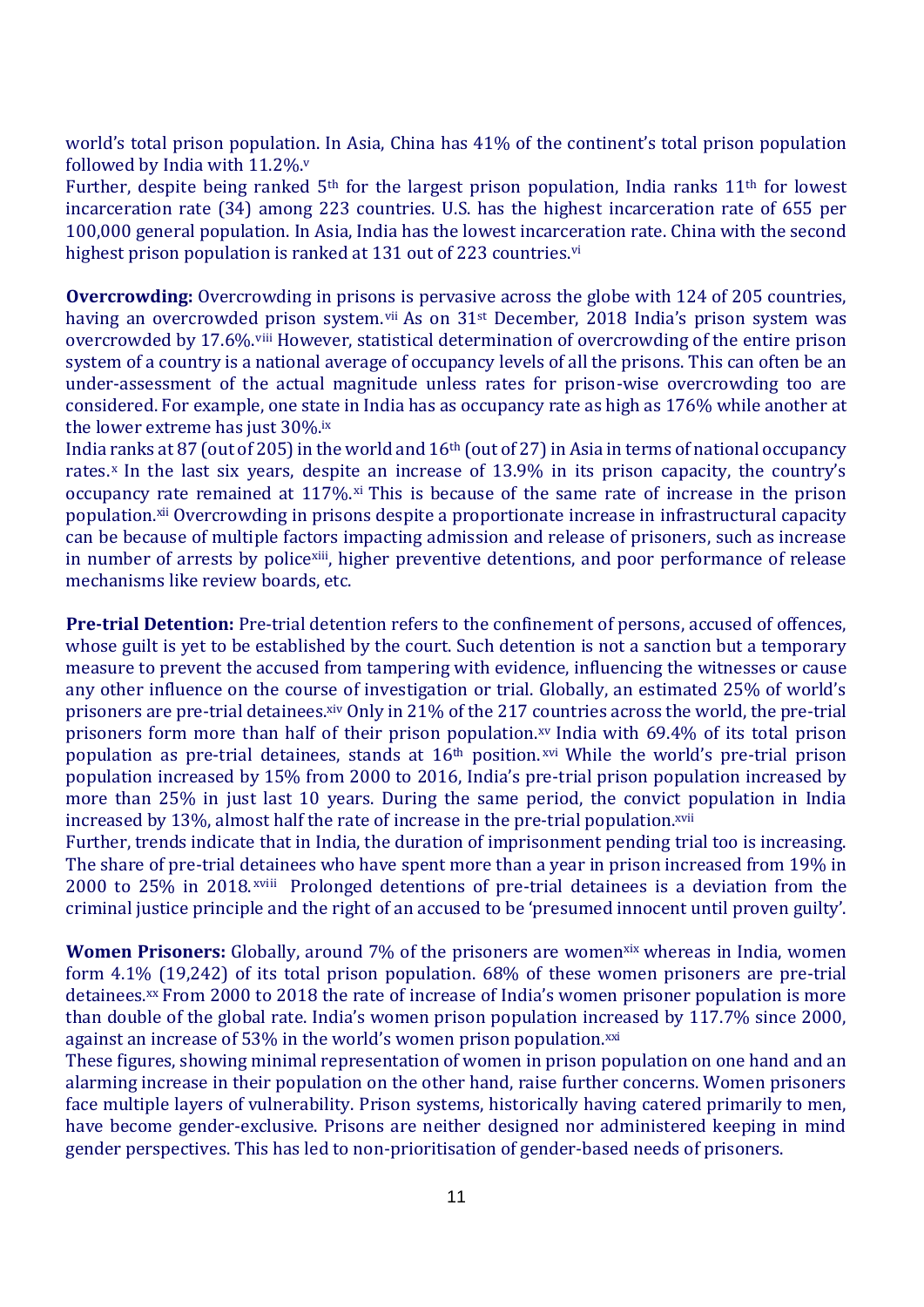As on December, 2018 only 15 of total 36 states and union territories in India had separate prisons for women.xxii In all other prisons, women are confined to separate enclosures inside male prisons. It is often observed that the women prisoners housed in such enclosures have limited access to the prison area outside the enclosures. This means that the open spaces for recreation, prison workspace, prison legal aid clinic, library, etc. are inaccessible for women prisoners.

**Health Conditions in Prisons:** India's per prisoner medical expenditure has increased by 61% in the last ten years however it still remains nominal at \$0.6 (USD) per prisoner per day.<sup>xxiii</sup> In 2018, healthcare/medical expenditure on prisoners in India was 4.3% of its total expenditure on prisoners.xxiv This is extremely low in comparison to 18% in U.S., 13% in U.K.: England and Wales and 9% each in Australia and Germany. However, countries like Ireland and South Africa have similar figures as that of India. **xxv** 

Access to medical aid in prisons is a serious concern all across the globe.<sup>xxvi</sup> Rampant overcrowding, poor nutrition, unhygienic and stressful living conditions coupled with lack of medical personnel negatively impacts health of prisoners. It also places them at high risk of contracting fatal diseases, that can often lead to untimely death.

In 2018, there were 1845 deaths in Indian prisons. *xxvii* With 5 prison deaths per day, India's prison mortality rate at 3.96 per 1000 prisoners is highest among U.S. (in 2014, 2.75 in state prisons and 1.4 in local jails<sup>xxviii</sup>), Australia (1.8 in 2018<sup>xxix</sup>) and England and Wales (3.62 $^{xxx}$  in 2019).

A study conducted in 24 high income countries (Europe and North America) found that the annual suicide rate per 100,000 prisoners was highest at 180 in Norway, followed by 176 and 165 in France and Iceland respectively and lowest in Croatia at 10, followed by 24 in Poland and 23 in U.S.xxxi India's prison suicide rate per 100,000 at 28<sup>xxxii</sup> is at the lower end of the spectrum however it is higher than India's general suicide rate of 16.3 per 100,000 population.xxxiii

#### **Conclusion**

Nelson Mandela famously said, 'The way that a society treats its prisoners is one of the sharpest reflections of its character'. Prison conditions and the state of prisoners reflect a state's commitment to human rights. Indian constitutional courts have often observed that it is the state's duty to protect the rights of prisoners as incarceration is only a curtailment of right to free movement and all other rights, most importantly the right to dignity and life, remain intact. However, prison statistics, both global and in India, indicate that prisoners continue to remain an extremely vulnerable population across the world.

It is a state's sovereign duty to ensure that the prisoners' rights are protected and incarceration is used sparingly and strictly proportional to the cause of justice in each case. This necessitates that states must not only proactively disclose information related to prisons and prisoners, but also regularly evaluate their prison systems based on these statistics, and formulate policies to reduce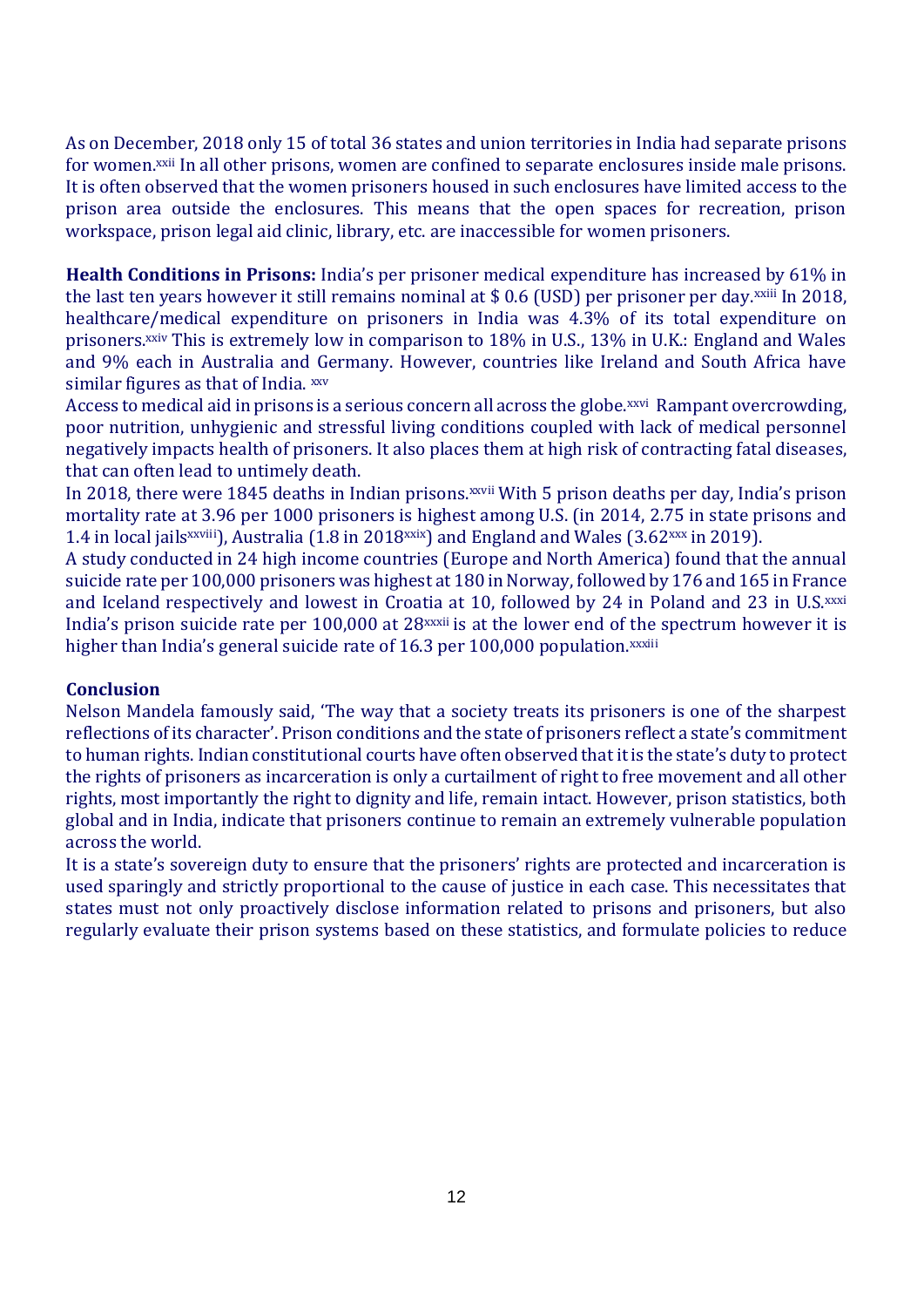imprisonment rates, overcrowding and ensure that rights of prisoners are protected. Further, increased incarceration rates can also be linked to increased criminalisation of poverty as the poor often remain oblivious of legal protections and safeguards against unnecessary and prolonged detentions. In 2010, the UN recommended that member states should endeavour to reduce pretrial detention, where appropriate, and promote increased access to justice and legal defence mechanisms.xxxiv In 2012, the UN Principles and Guidelines on Access to Legal Aid in Criminal Justice Systems, provided several guidelines for ensuring effective state funded legal representation for pre-trial detainees. Therefore, it is imperative that policy interventions on addressing prison issues must also focus on enhancing the quality, capacity and scope of free legal services.

Launched in 2000, the **Word Prison Brief** is a freely accessible online database hosted by the Institute for Crime & Justice Policy Research (ICPR), at Birkbeck, University of London. It provides regularly updated information about prison systems throughout the world compiled from governmental and official sources. Along with country wise information on prison population, use of imprisonment for women, juvenile and foreign national, extent of pre-trial detention, prison overcrowding, news and reports on prison conditions and other resources it also provides trend data on prison population rates, pre-trial population and women prisoners of over 170 countries.

**The Commonwealth Human Rights Initiative (CHRI)** is an independent, non-profit, non-partisan, international non-governmental organisation working in the area of human rights. Through its reports and periodic investigations, CHRI continually draws attention to the progress and setbacks to human rights in Commonwealth countries. The Prison Reforms programme is a part of CHRI's Access to Justice Programme. It seeks to increase transparency of a traditionally closed system and expose malpractices. Apart from highlighting failures of the legal system that result in overcrowding and unacceptably long pre-trial detention and prison overstays, it engages in interventions and advocacy for legal aid and policy changes to revive prison oversight systems.

Penal Reforms International (PRI) is a non-governmental organisation that works globally on a range of topics revolving around the criminal justice system including the prison conditions. PRI monitors and advocates for implementation of regional and international norms of criminal justice, human rights and rule of law through regional and international advocacy. It produces 'information resources for policy-makers and criminal justice agencies, including research reports, policy briefings and training materials.' The periodical report, Global Prison Trends is PRI's flagship series which identifies 'topical developments and challenges in criminal justice, and prison policy and practice.'

 $\overline{a}$ 

xv Supra note 1.

<sup>i</sup> Global Prison Trends, 2018 – Penal Reforms International. Available at:

<https://www.penalreform.org/resource/global-prison-trends-2018/>

ii Ibid.

iii India's total prison population in 2000 was 272,079 and in 2018 it rose to 466,084.

iv [https://www.worldometers.info/world-population/india-population/.](https://www.worldometers.info/world-population/india-population/)

<sup>v</sup> World Prison Brief Data. Available at: [https://www.prisonstudies.org/highest-to-lowest/prison-population-total.](https://www.prisonstudies.org/highest-to-lowest/prison-population-total) vi Ibid.

vii Ibid.

viii Prison Statistics India 2018, National Crime Records Bureau, Ministry of Home Affairs, Government of India. Available at[: http://ncrb.gov.in/StatPublications/PSI/Prison2018/PrisonStat2018.htm.](http://ncrb.gov.in/StatPublications/PSI/Prison2018/PrisonStat2018.htm) ix Ibid.

<sup>x</sup> Supra note 1. xi Supra note 4.

xii India's prison population increased by 13.1% in last six years (2018-2013). Supra note 4.

xiii Not all the persons arrested are sent to prisons however, it is an important indicator to assess the increase in prison population.

 $x$ iv Supra note 5. According to the World Prison Brief's World Pre-trial/Remand Imprisonment List, 3<sup>rd</sup> Edition, as on November 2016 there were 2,565,637 pre-trial/remand prisoners in the world. Available at: [https://www.prisonstudies.org/sites/default/files/resources/downloads/wptril\\_3rd\\_edition.pdf.](https://www.prisonstudies.org/sites/default/files/resources/downloads/wptril_3rd_edition.pdf)

xvi Supra note 1.